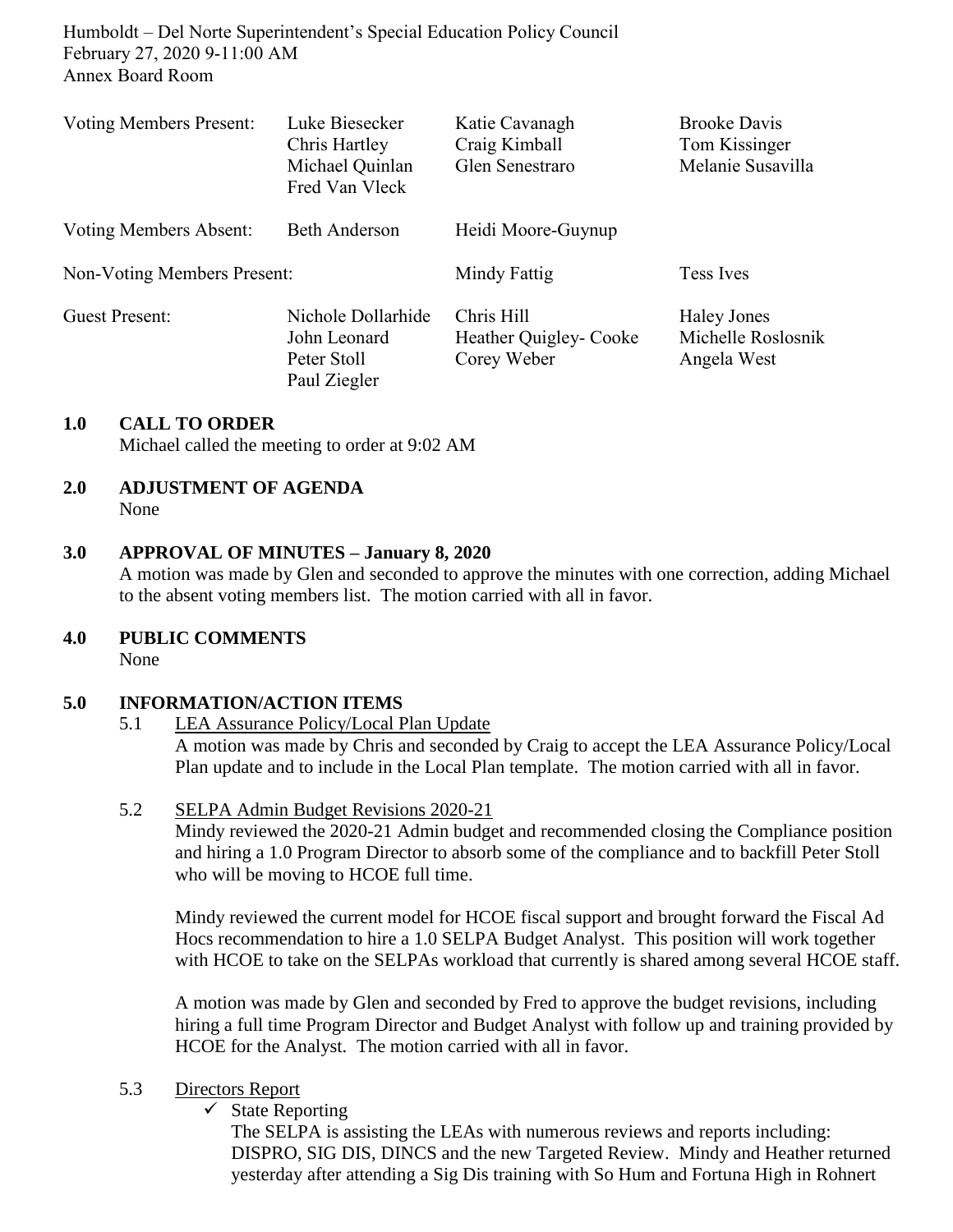Park. She hopes that the new program director will help with the workload and be able to assist the LEAs with compliance.

 $\checkmark$  Community Advisory Committee

The CAC has been meeting regularly in both Humboldt and Del Norte, elected officers and is currently working on the Local Plan and community involvement including honoring nominated staff for their dedication to children with special needs.

 $\checkmark$  TLC Externalizing Behavior Query

The query was sent four times and has received 18 LEA responses. The members feel it is important that all LEAs have the opportunity to response and asked that it be sent once again with an important subject line, to respond with zero if none and an explanation from Mindy about student's who could potentially benefit from the program and how a student is made eligible. A final report will be added to the March agenda.

- $\checkmark$  Mindy asked if the committee would like to meet at Glen Paul School for the May meeting and all agreed. Teresa will contact GPS and set it up.
- $\checkmark$  Mindy shared that she is continuing her involvement at the state level with the CCEE SWD Collective who meet 4 times a year in addition to recently joining the Fiscal Allocation Advisory group, WestEd Technical Advisory Committee (TAC). The information received and given at both committee is especially important for our Rural SELPA. Both committees reimburse for her travel.
- $\checkmark$  Mindy along with a team from Humboldt will be presenting at the Annual Wellness Conference March 23-25 in Anaheim. The Bridges grant is providing a portion of the funding to attend.
- $\checkmark$  The annual ADR conference is coming up and SELPA will be using grant funds to cover 13 people to attend including special ed directors and teachers from Humboldt and Del Norte.
- 5.4 Fiscal Ad Hoc Report The next meeting will be March 3, 2020 with a request for topics from the members. None were given.
- 5.5 Legislative Advocacy Updates

Mindy reported no significant updates until session starts up again. Fred voiced concerns about comp ed for absenteeism that may occur with the Corona Virus and Mindy said she would research and get back to the members. Chris added his concerns for the medically fragile students.

Mindy shared there are three current due process cases, that she is working with both the county and LEAs on.

5.6 SEIS beyond SST Update – Heather Quigley-Cook

Heather reviewed 15 LEA responses to the interest queries. The committee would like the query to go out one final time for input to report back to the council.

## 5.7 MTSS Updates

Chris announced that Peter Stoll will be moving to HCOE full time at the county level. Chris said that he is excited to see the collaboration with County Mental Health and new partnership opportunities with Peter as the lead. The committee and guests expressed their thanks to Peter for his SELPA work and congratulations on moving forward with MTSS in the county.

## **6.0 COMMUNICATIONS**

None